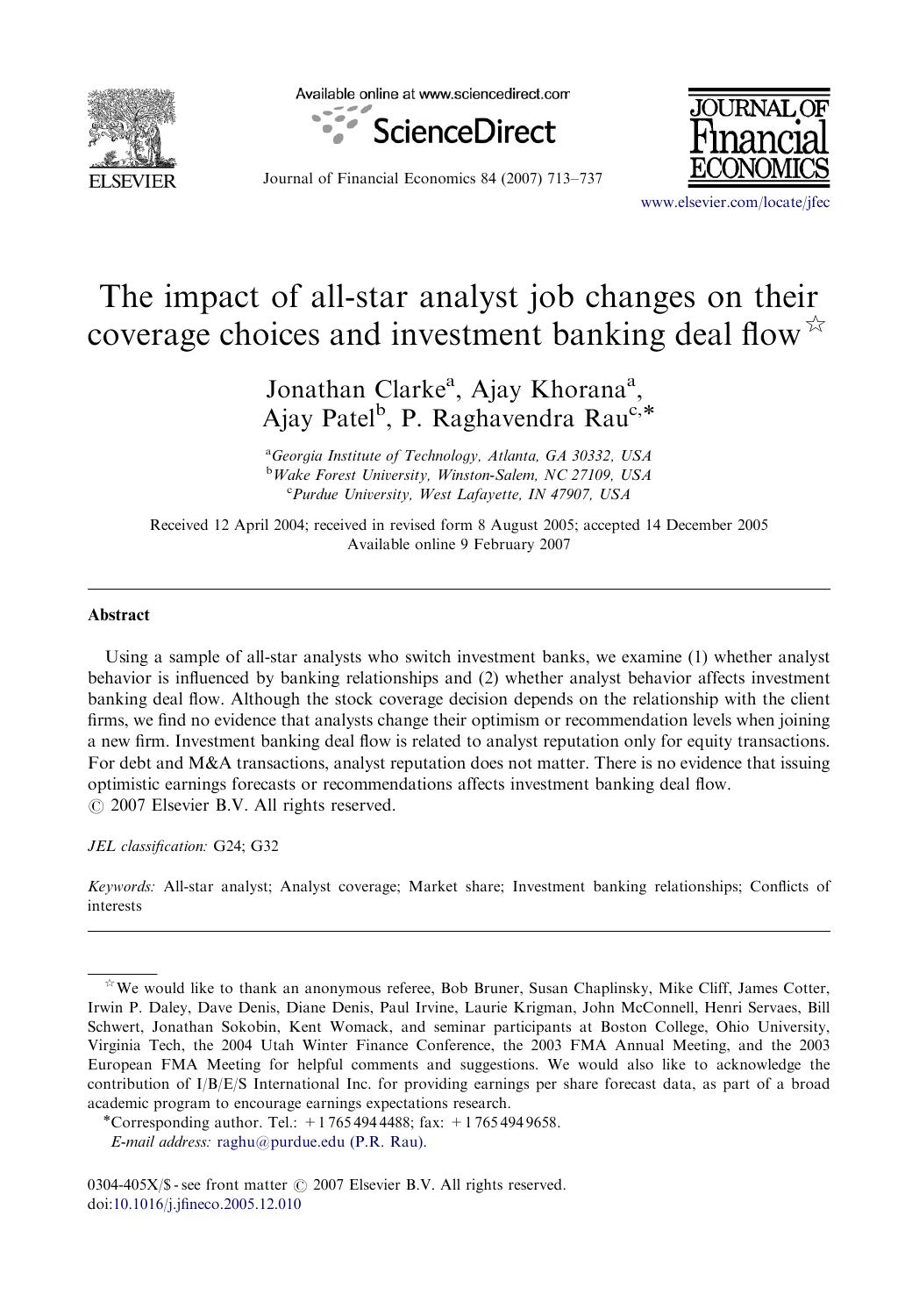## 1. Introduction

Is investment banking deal flow affected by analyst behavior? Anecdotal evidence from the popular press suggests that it is:

David Komansky, former chief executive of Merrill Lynch, and Dennis Kozlowski discussed ways to improve research coverage of Tyco and hiring an analyst the company liked, according to an e-mail introduced at the ex-Tyco chief's trial. After Merrill hired the analyst, Phua Young, Tyco immediately responded by awarding the investment bank work on a \$2bn bond offering, according to an e-mail sent in 1999 to Mr. Komansky by Samuel Chapin, Merrill's vice-chairman. 'To demonstrate the impact this hire has on our relationship, Dennis Kozlowski called me on Phua's first day of work to award us the lead management of a \$2.1bn bond offering,' Mr. Chapin wrote in the email of August 31 1999 $\dots$ <sup>1</sup>

Moreover, is analyst behavior influenced by investment banking relationships between the bank and the firms the analyst covers? The popular press suggests that analysts might be pressured to cover firms that they would not otherwise cover, as well as give favorable coverage to firms that they would otherwise downgrade.<sup>2</sup>

In this paper, we analyze a sample of 216 cases in which an *Institutional Investor* All-America Research Team analyst (''all-star'' hereafter) moves from one investment bank to another over the 1988 to 1999 period. We investigate two questions. First, we examine whether the all-star's behavior changes when he switches investment banks. An all-star who moves from Goldman Sachs to Merrill Lynch, for example, might choose to continue covering only those stocks that are likely to generate investment banking business for Merrill. In addition, the analyst might issue more favorable reports for Merrill clients than when at Goldman. Hence, we study whether, in the period following a job change, all-stars choose to continue covering stocks and whether they become more optimistic about the stocks they cover, based on the relationship between the firms being covered and the investment bank employing the all-star. Second, we examine whether analyst reputation and coverage affect investment banking deal flow after the all-star joins the new bank.

We investigate all-star job changes, instead of job changes across all analysts, because prior research by [Krigman, Shaw, and Womack \(2001\)](#page--1-0) and [Dunbar \(2000\)](#page--1-0) documents that firms value all-star research coverage. Specifically, Krigman, Shaw, and Womack find that the perceived quality of coverage, as proxied by all-star coverage, is an important driver in a firm's decision to change the lead underwriter in a follow-on offering. [Dunbar \(2000\)](#page--1-0) finds a strong positive relation between changes in an investment bank's Institutional Investor All-America Research Team ranking and subsequent changes in the bank's market share in the initial public offering market. If we find no effect on investment bank market share when an all-star analyst moves, it is unlikely we will find an effect for non-all stars. We examine both capital-raising (debt and equity underwriting) and corporate control (M&A) transactions to develop a comprehensive understanding of the relations among stock coverage, analyst reputation, investment bank reputation, and deal flow.

With respect to our first research question, our results show that an all-star analyst's decision to cover a firm is influenced by the investment bank's relationship with the firm. In

<sup>&</sup>lt;sup>1</sup>[Bowe and Silverman \(2004\)](#page--1-0).

<sup>&</sup>lt;sup>2</sup>See, for example, [Schroeder and Smith \(2002\)](#page--1-0).